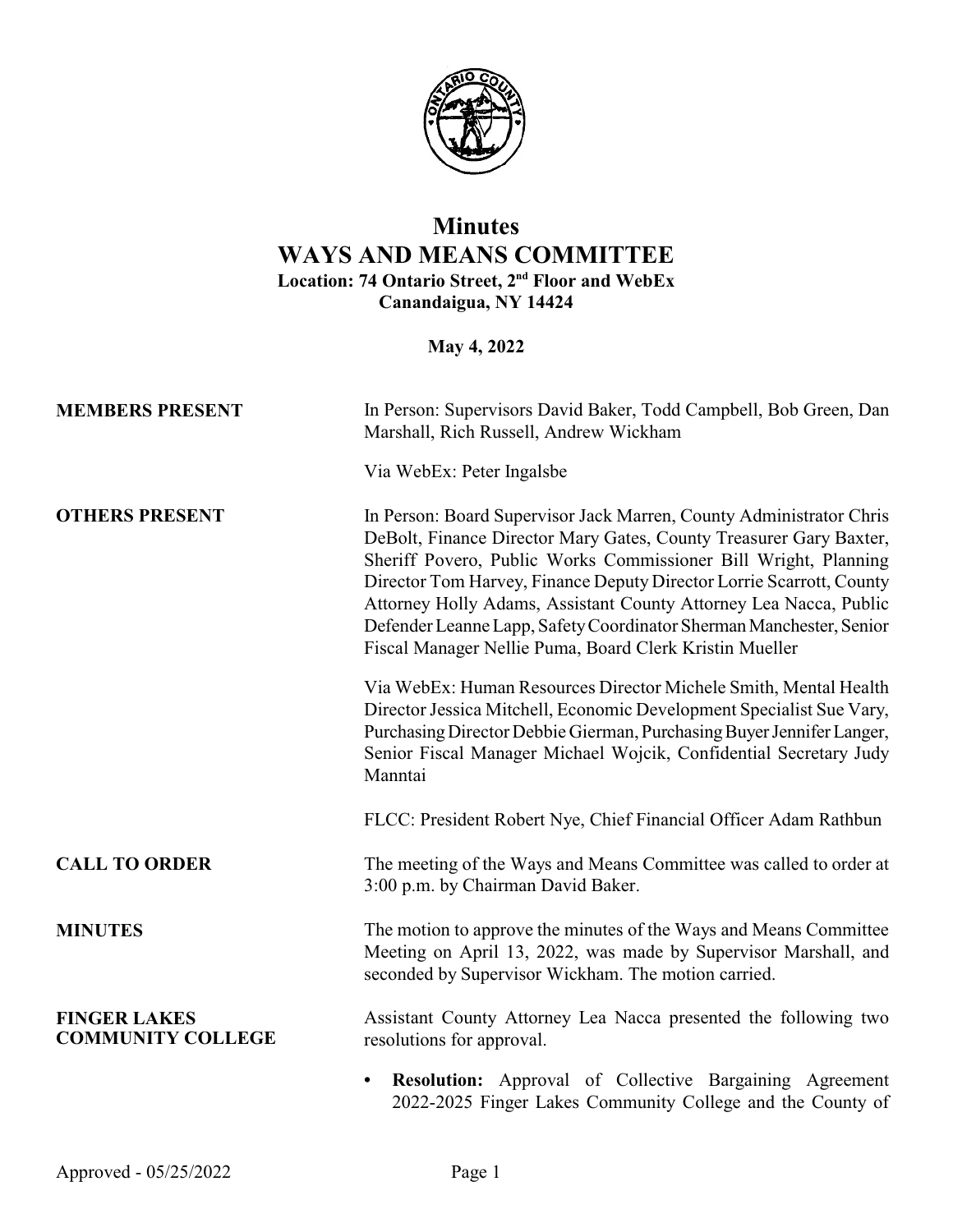Ontario, and CSEA, Local 1000 AFSCME, AFL-CIO, Local 835, Finger Lakes Community College Employees Unit 7850-02

Supervisor Wickham made the motion to approve the resolution. Supervisor Marshall seconded the motion. The motion carried.

**• Resolution:** Approval of Collective Bargaining Agreement 2022-2025 Finger Lakes Community College and the County of Ontario, and the Finger Lakes Community College Professional Association

Supervisor Russell made the motion to approve the resolution. Supervisor Campbell seconded the motion. The motion carried.

## **GOVERNMENTOPERATIONS & INSURANCE**

**• Information:** Expansion of Videoconferencing Through 2024

Board Clerk Kristin Mueller informed the Committee that a policy regarding videoconferencing requirements through 2024 will be forthcoming to the Board of Supervisors and will require adoption as a local law. Kristin will put together a bullet-point outline for the Board of Supervisors.

Senior Fiscal Manager Michael Wojcik presented the following resolution for approval on behalf of County Clerk Matt Hoose.

**• Resolution:** Closing the Petty Cash/Change Fund - Geneva Office - Ontario County Department of Motor Vehicles

Supervisor Russell made the motion to approve the resolution. Supervisor Green seconded the motion. Motion carried.

## **HEALTH & HUMAN SERVICES** Mental Health Director Jessica Mitchell presented the following two resolutions for approval.

**• Resolution:** Petty Cash/change Fund - Geneva Office, Ontario County Mental Health

Supervisor Marshall made the motion to approve the resolution. Supervisor Campbell seconded the motion. Motion carried.

**Resolution:** Acceptance of State Aid Funding for School Satellite Grant Ontario County Mental Health

Supervisor Campbell made the motion to approve the resolution. Supervisor Wickham seconded the motion. Motion carried.

**PUBLIC SAFETY** Sheriff Povero presented the following resolution for approval.

• **Resolution:** Setting Conversion Fee for Recalculation of Judgment Executions Performed by the Ontario County Sheriff's Civil Office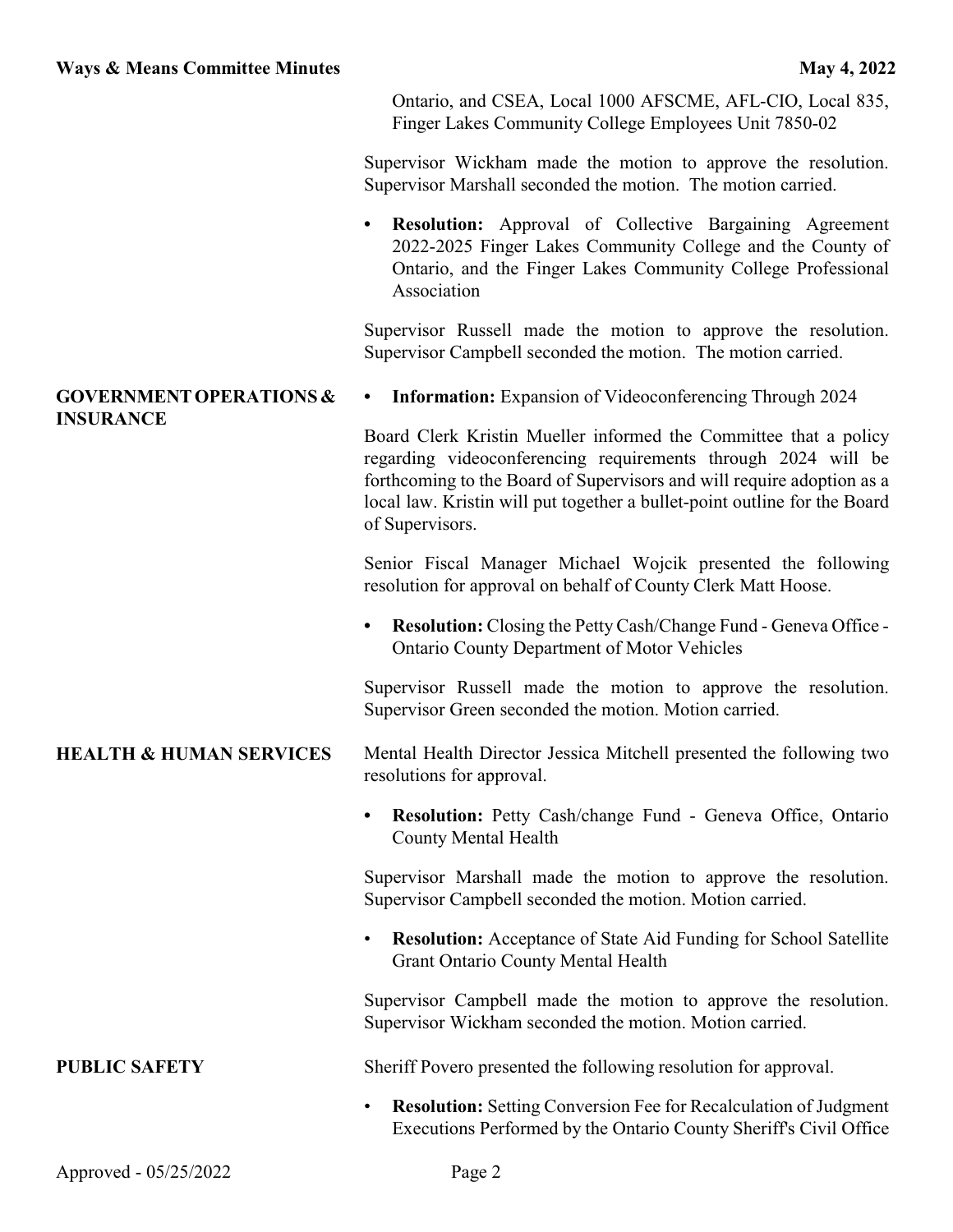**ENVIRONMENTAL QUALITY**

**PLANNING &**

Supervisor Campbell made the motion to approve the resolution. Supervisor Marshall seconded the motion. The motion carried.

County Administrator Chris DeBolt presented the following resolution for approval on behalf of Public Defender Leanne Lapp.

**• Resolution:** Authorization to Extend Distribution 8 Grant (C800032) from Office of Indigent Legal Services

Supervisor Green made the motion to approve the resolution. Supervisor Russell seconded the motion. The motion carried.

Economic Development Specialist Sue Vary presented the following resolution for approval

**• Resolution:** Authorization to Amend a Grant from the New York State Office of Community Renewal for Cares Act Block Grant Funding

Supervisor Marshall made the motion to approve the resolution. Supervisor Wickham seconded the motion. The motion carried.

**PUBLIC WORKS** Planning Director Tom Harvey presented the following three resolutions for approval.

> **• Resolution:** Establish Capital Project H083-22 as the 2022 FLCC Maintenance Capital Project

> Supervisor Russell made the motion to approve the resolution. Supervisor Campbell seconded the motion. The motion carried.

> Supervisor Green made the motion to block the following two resolutions and moved their approval. Supervisor Wickham seconded the motion.

- **Resolution:** Capital Project H033-2016, Space Reorganization and Security Enhancement of 3010 County Complex Drive Project: Authorization to Contract for Architectural Design Services for Conversion of Former Youth Care Facility for Temporary Office Space Use and Budget Transfer
- **• Resolution:** Capital Project H033-2016, Space Reorganization and Security Enhancement of 3010 County Complex Drive Project: Authorization to Contract for Asbestos Abatement Design Services Regarding the Former Youth Care Facility and Budget Transfer

The motion carried.

Public Works Commissioner Bill Wright presented the following three resolutions for approval.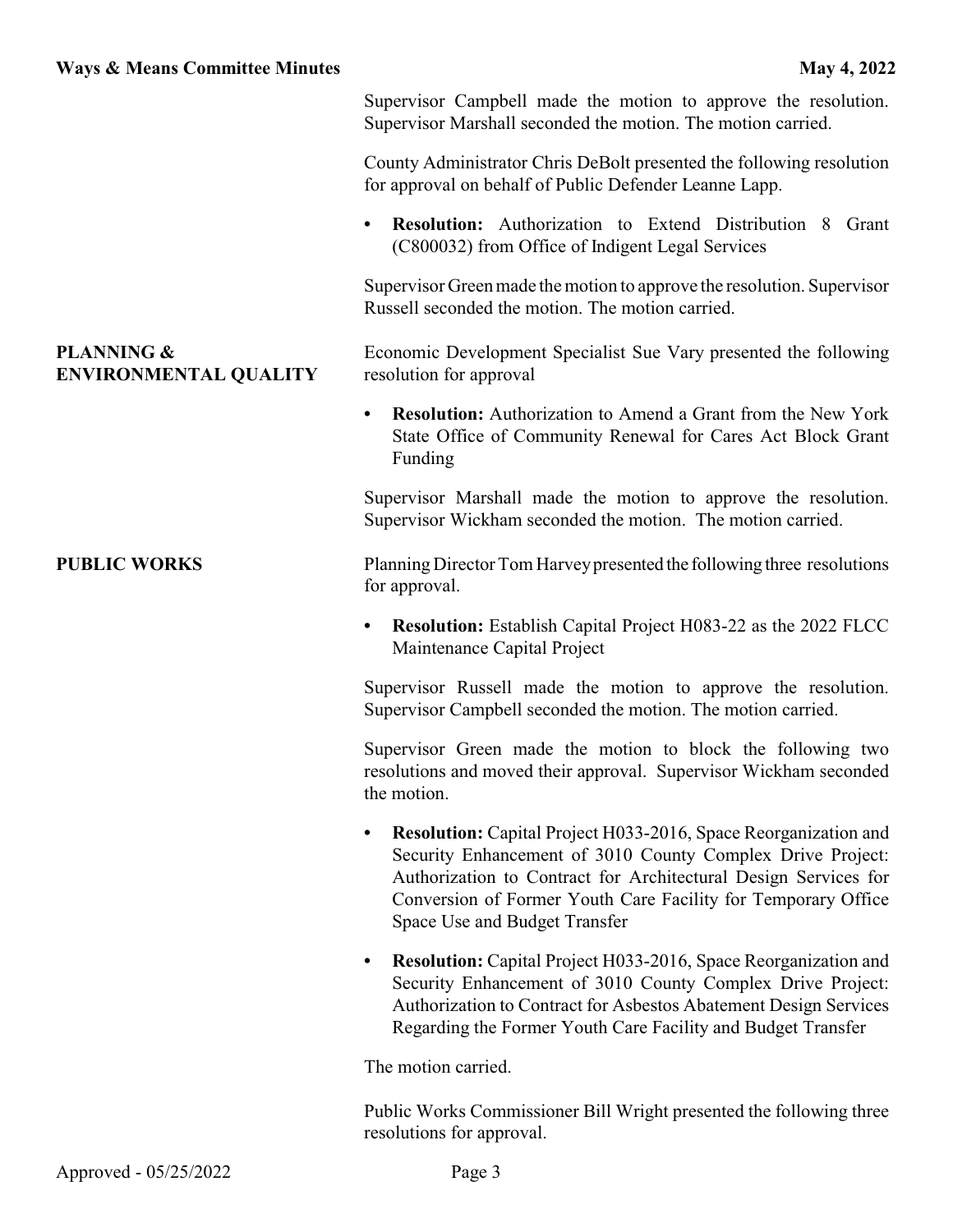|                                                      | <b>Resolution:</b> Capital Project No. H060-19, Lakeshore Drive & NY<br>364 Sidewalk Improvement Project: Authorize Payment to<br>Rochester Gas & Electric Corporation for Electric Service Fees |
|------------------------------------------------------|--------------------------------------------------------------------------------------------------------------------------------------------------------------------------------------------------|
|                                                      | Supervisor Wickham made the motion to approve the resolution.<br>Supervisor Campbell seconded the motion. The motion carried.                                                                    |
|                                                      | Resolution: Capital Project No. H077-21, County Road 4 at County<br>Road 20 Intersection Improvements: Award of Consultant<br>Amendment Agreement Bergmann Associates - Design Services          |
|                                                      | Supervisor Russell made the motion to approve the resolution.<br>Supervisor Green seconded the motion. The motion carried.                                                                       |
|                                                      | <b>Resolution:</b> County Road 36 and County Road 37 Embankment<br>$\bullet$<br>Repairs - Award Contract to Geostabilization International LLC and<br>Appropriate Reserve                        |
|                                                      | Supervisor Green made the motion to approve the resolution.<br>Supervisor Marshall seconded the motion. The motion carried.                                                                      |
|                                                      | Senior Fiscal Manager Nellie Puma presented the following resolution<br>for approval.                                                                                                            |
|                                                      | <b>Resolution:</b> Authorization to Order Revised 2023 Sheriff Fleet<br>$\bullet$                                                                                                                |
|                                                      | Supervisor Campbell made the motion to approve the resolution.<br>Supervisor Green seconded the motion. The motion carried.                                                                      |
| <b>HUMAN RESOURCES</b>                               | Safety Coordinator Sherman Manchester presented the Safety Report for<br>consideration.                                                                                                          |
|                                                      | Human Resources Director Michele Smith presented the following two<br>resolutions for approval.                                                                                                  |
|                                                      | <b>Resolution:</b> Memorandum of Agreement 2-2022 Ontario County<br>٠<br>General Unit, C.S.E.A.                                                                                                  |
|                                                      | Supervisor Green made the motion to approve the resolution.<br>Supervisor Russell seconded the motion. The motion carried.                                                                       |
|                                                      | <b>Resolution:</b> Creation of Deputy Assistant Public Defender Position                                                                                                                         |
|                                                      | Supervisor Marshall made the motion to approve the resolution.<br>Supervisor Wickham seconded the motion. The motion carried.                                                                    |
| <b>WAYS &amp; MEANS</b><br><b>STANDING COMMITTEE</b> | County Treasurer Gary Baxter presented the following two resolutions<br>for approval.                                                                                                            |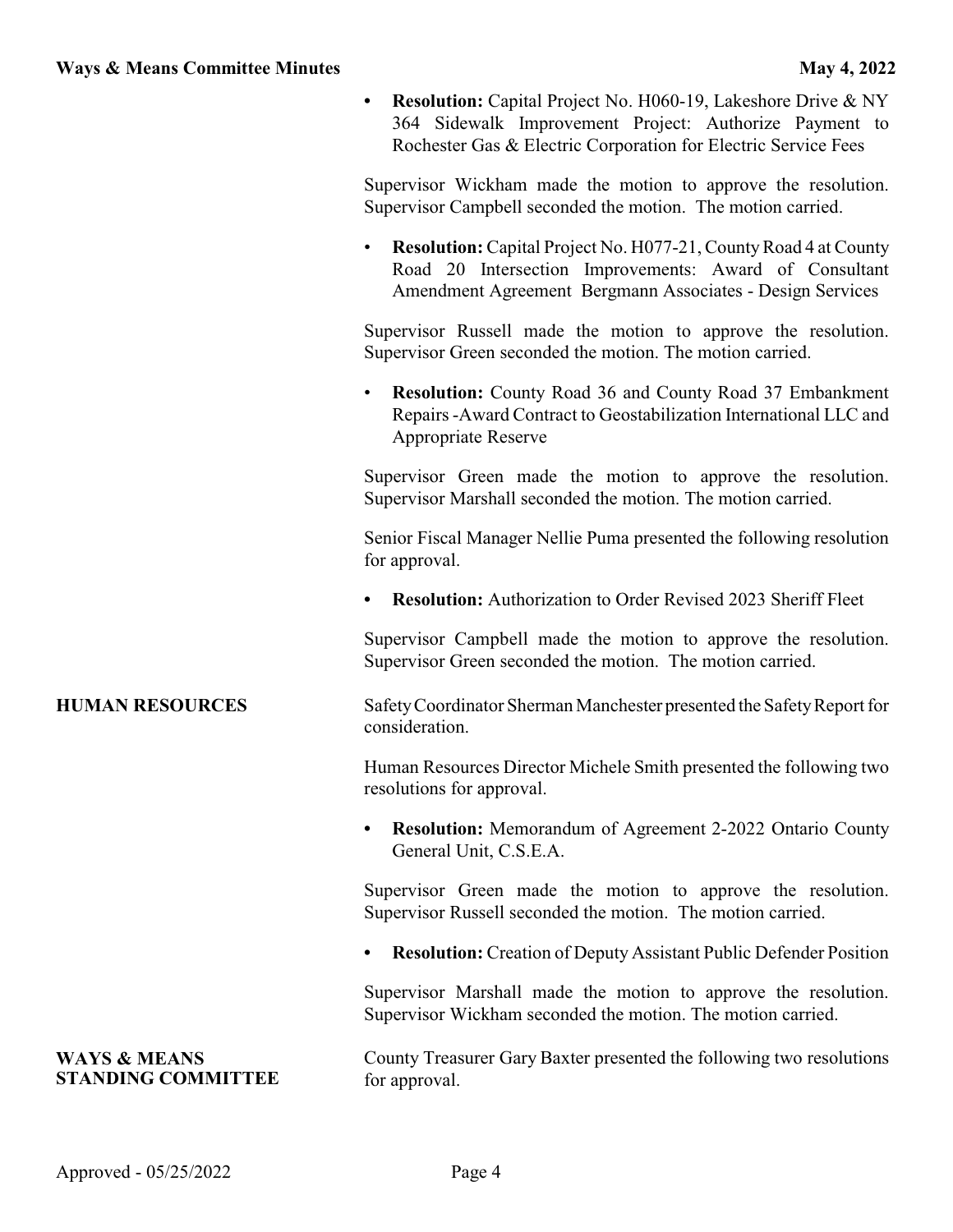**• Resolution:** Authorization for County Treasurer's Office to Collect School Taxes for Phelps-Clifton Springs School District

Supervisor Wickham made the motion to approve the resolution. Supervisor Campbell seconded the motion. The motion carried.

**• Resolution:** Sale of Real Property Acquired Through Enforcement of Delinquent Taxes

Supervisor Green made the motion to approve the resolution. Supervisor Marshall seconded the motion. The motion carried.

Purchasing Director Debbie Gierman presented the following four resolutions for approval.

**• Resolution:** Revision of the Ontario County Purchasing Procedures

Supervisor Russell made the motion to approve the resolution. Supervisor Campbell seconded the motion. The motion carried.

• **Resolution:** Renewal for Printing of Bid Specifications and Drawings

Supervisor Campbell made the motion to approve the resolution. Supervisor Russell seconded the motion. The motion carried.

**• Resolution:** Authorization to Accept Bids for County Print Functions (B22035)

Supervisor Campbell made the motion to approve the resolution. Supervisor Wickham seconded the motion. The motion carried.

**• Resolution:** Authorization to Participate in Cooperative Bids Coordinated by Wayne Finger Lakes BOCES

Supervisor Green made the motion to approve the resolution. Supervisor Russell seconded the motion. The motion carried.

**1 st Quarter Sales Tax Report** Finance Director Mary Gates presented the 1<sup>st</sup> Quarter Sales Tax Report, noting an increase of approximately 13.64% as compared to the prior year 1<sup>st</sup> Quarter.

> Finance Director Mary Gates presented the following three resolutions for approval.

> Supervisor Wickham made the motion to block the following two resolutions and moved their approval. Supervisor Campbell seconded the motion.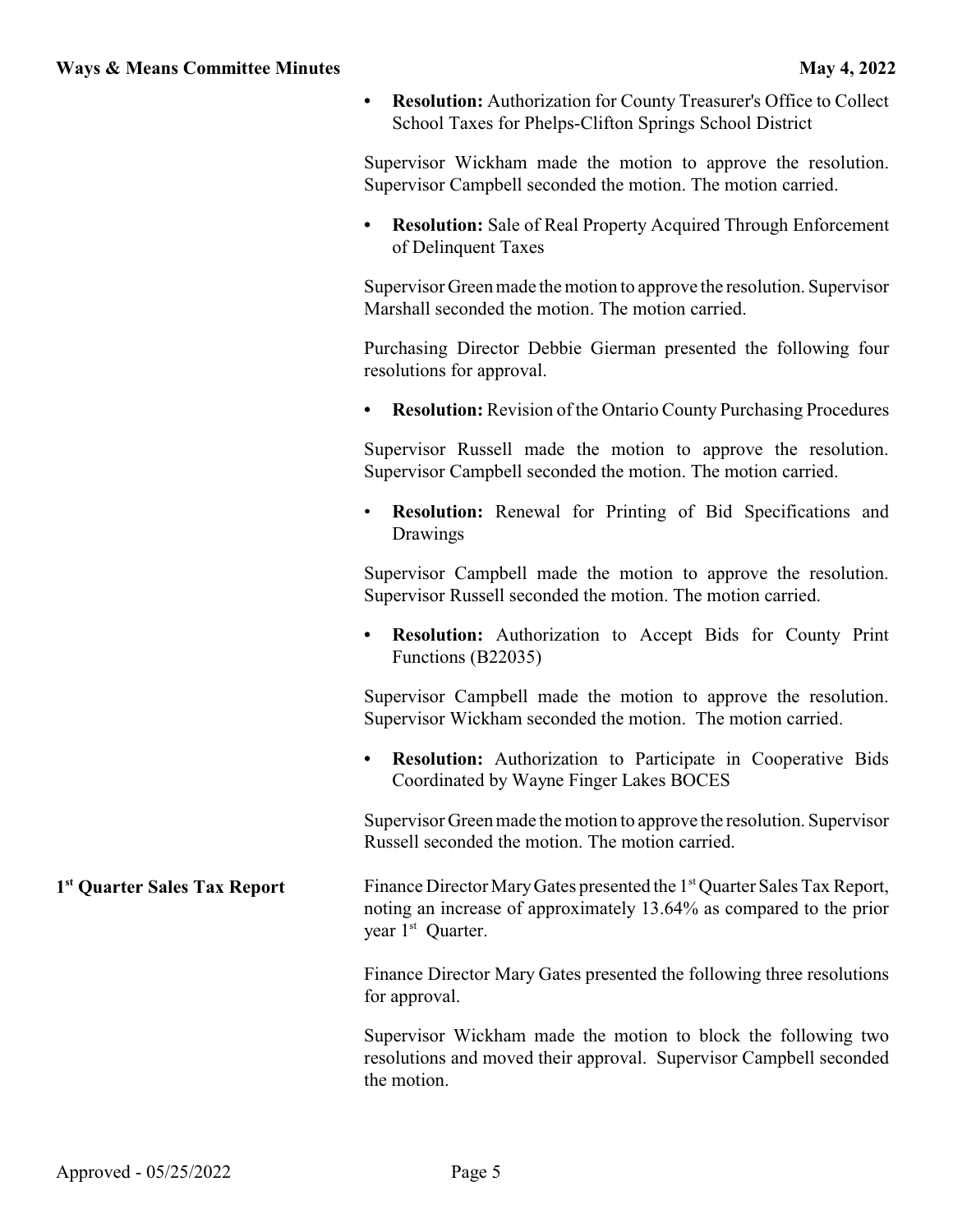|                                          | Tax Cap Override<br>(1) <b>Resolution:</b> Fixing Date and Notice for the Public Hearing on<br>Local Law No. 3 (Intro.) 2022                                                                                                                                                                                                                                                                                                                                                                                                                                                                                                                                                                                                                                                                                                                                                                                                           |
|------------------------------------------|----------------------------------------------------------------------------------------------------------------------------------------------------------------------------------------------------------------------------------------------------------------------------------------------------------------------------------------------------------------------------------------------------------------------------------------------------------------------------------------------------------------------------------------------------------------------------------------------------------------------------------------------------------------------------------------------------------------------------------------------------------------------------------------------------------------------------------------------------------------------------------------------------------------------------------------|
|                                          | (2) Resolution: Adopting Local Law No. 3 (Intro.) 2022 After<br>Public Hearing                                                                                                                                                                                                                                                                                                                                                                                                                                                                                                                                                                                                                                                                                                                                                                                                                                                         |
|                                          | The motion carried.                                                                                                                                                                                                                                                                                                                                                                                                                                                                                                                                                                                                                                                                                                                                                                                                                                                                                                                    |
|                                          | <b>Resolution:</b> 2023 - 2024 County Budget Guidelines<br>$\bullet$                                                                                                                                                                                                                                                                                                                                                                                                                                                                                                                                                                                                                                                                                                                                                                                                                                                                   |
|                                          | Supervisor Campbell made the motion to approve the resolution.<br>Supervisor Wickham seconded the motion. The motion carried.                                                                                                                                                                                                                                                                                                                                                                                                                                                                                                                                                                                                                                                                                                                                                                                                          |
| 1 <sup>st</sup> Quarter Financial Report | Finance Deputy Director Lorrie Scarrott presented and highlighted the<br>1 <sup>st</sup> Quarter Financial Report for Ontario County.                                                                                                                                                                                                                                                                                                                                                                                                                                                                                                                                                                                                                                                                                                                                                                                                  |
| <b>Fuel Sales Tax Discussion</b>         | Discussion took place regarding the fuel sales tax. Chairman Baker<br>noted that the consensus of the Government Operations Committee was<br>to take May and June to determine the implications of changes to the<br>fuel sales tax and how it would impact the municipalities, with a<br>projected implementation date of September 1st. Shortfalls in revenue<br>would have to be made up with tax payer funds. Is there a way to<br>guarantee that the fuel tax savings would be passed on to the consumer<br>and not just additional profit for the gas station? With a lot of tourism in<br>the county and two rest areas on the thruway, there are a lot of out-of-<br>county residents paying that sales tax. A reduction or elimination of the<br>sales tax helps the non-Ontario county residents more. A reduction or<br>loss of income in sales tax revenue can affect the property tax rate and/or<br>county expenditures. |
|                                          | By general consensus it was agreed to delay action on the Fuel Sales Tax<br>to allow for further study and research.                                                                                                                                                                                                                                                                                                                                                                                                                                                                                                                                                                                                                                                                                                                                                                                                                   |
| <b>County Administrator Update</b>       | County Administrator Chris DeBolt briefly updated the Committee on<br>the following items:<br>Covid cases are on the rise<br>$\sim$<br>Lots of Covid test kits available. Expiration date has been extended<br>$\sim$<br>by three months.                                                                                                                                                                                                                                                                                                                                                                                                                                                                                                                                                                                                                                                                                              |
| <b>EXECUTIVE SESSION</b>                 | At 4:39 p.m., Supervisor Campbell made the motion to move into<br>Executive Session to discuss matters with counsel related to the medical,<br>financial, credit or employment history of a particular person or<br>corporation, or matters leading to the appointment, employment,<br>promotion, demotion, discipline, suspension, dismissal or removal of a<br>particular person or corporation. Supervisor Russell seconded the<br>motion. The motion carried.                                                                                                                                                                                                                                                                                                                                                                                                                                                                      |